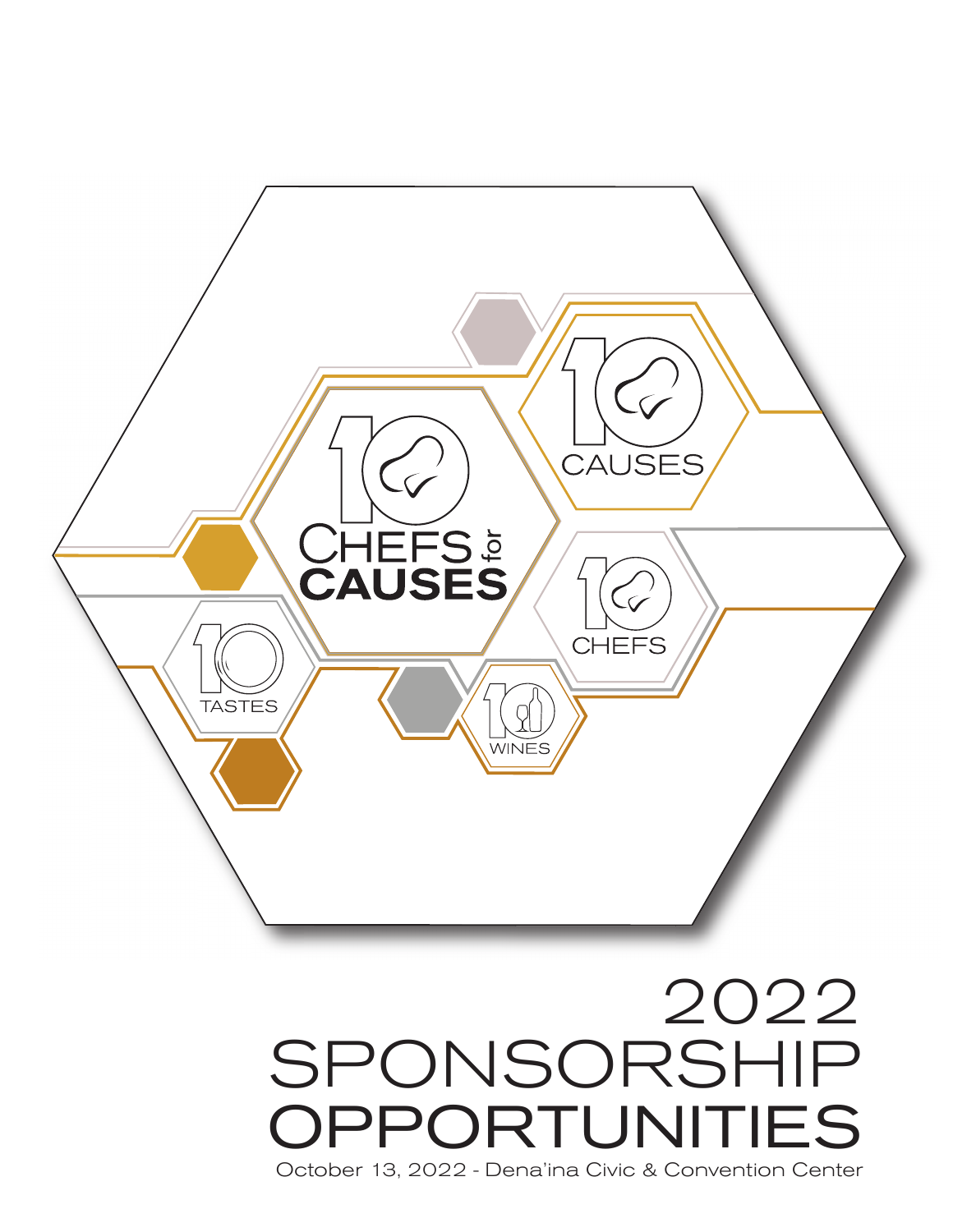**Chef Brett** *Kinley's Restaurant* **Partners for Progress Chef Patrick**

**Chef Alex** *Haute Quarter Grill* **American Cancer Society**

**Chef Jack** *Turnagain Arm Pit BBQ* **Challenge Alaska**

**Tears Foundation Chef Al Chef Kelly** *Suite 100* **Bird Treatment**

*Kincaid Grill* **Boys & Girls & Learning Center**

**Chef Guy** *Gaetano's* **Food Bank of Alaska**

**Chef Jens** *Southside Bistro* **The Salvation Army**

**Clubs Alaska**

**Chef Nancy** *Jens' Restaurant* 

**Chef Van** *Marx Bros. Cafe* **Priceless**

*Bridge Seafood* **NAMI - Anchorage**

*Chef Jens Nannestad* Southside Bistro

*Chef Alex Perez* Haute Quarter Grill

*Chef Patrick Hoogerhyde* Bridge Seafood

**3rd Annual 10 Chefs for Causes**

Thank you for considering a sponsorship for the 3rd annual 10 Chefs for 10 Causes event. After a two year hiatus, we are so excited to be back for the 2022 event! The mission of the 10 Chefs for Causes is to use the incredible skills of our Chefs, combined with good food and wine to benefit the Anchorage community by partnering with ten local charitable organizations. The net proceeds from this event are split equally between each of the selected non-profit organizations.

This is your opportunity to support the following organizations: National Alliance on Mental Illness – Anchorage, Challenge Alaska, Salvation Army – Older Alaskan Program, Bird Treatment and Learning Center, Partners for Progress, the Tears Foundation, Food Bank of Alaska, Boys and Girls Club – Alaska, Priceless, and the American Cancer Society.

The 10 Chefs for Causes event is a unique, elegant gathering with all the guests mingling with some of the best local restaurateurs. Your evening will be spent sampling exquisite culinary creations from each of the Chefs which have been paired with the perfect wine. A live auction will be held during the seated dessert course, and you will have the opportunity to bid on our live auction items and raise your paddles for 10 Chefs for Causes.

Please join us for this fun and charitable evening.

Thank you for your consideration supporting these causes.

Sincerely,

*Chef Van Hale* Marx Bros. Cafe

*Brad Evans* Board President

*Chef Jack Goodsell* Turnagain Arm Pit BBQ

*Chef Kelly Nichols* Suite 100

*Chef Nancy Alip* Jens' Restaurant

*Chef Guy Conley Chef Brett Knipmeyer* Gaetano's Kinley's Restaurant

*Chef Al Levinsohn* Kincaid Grill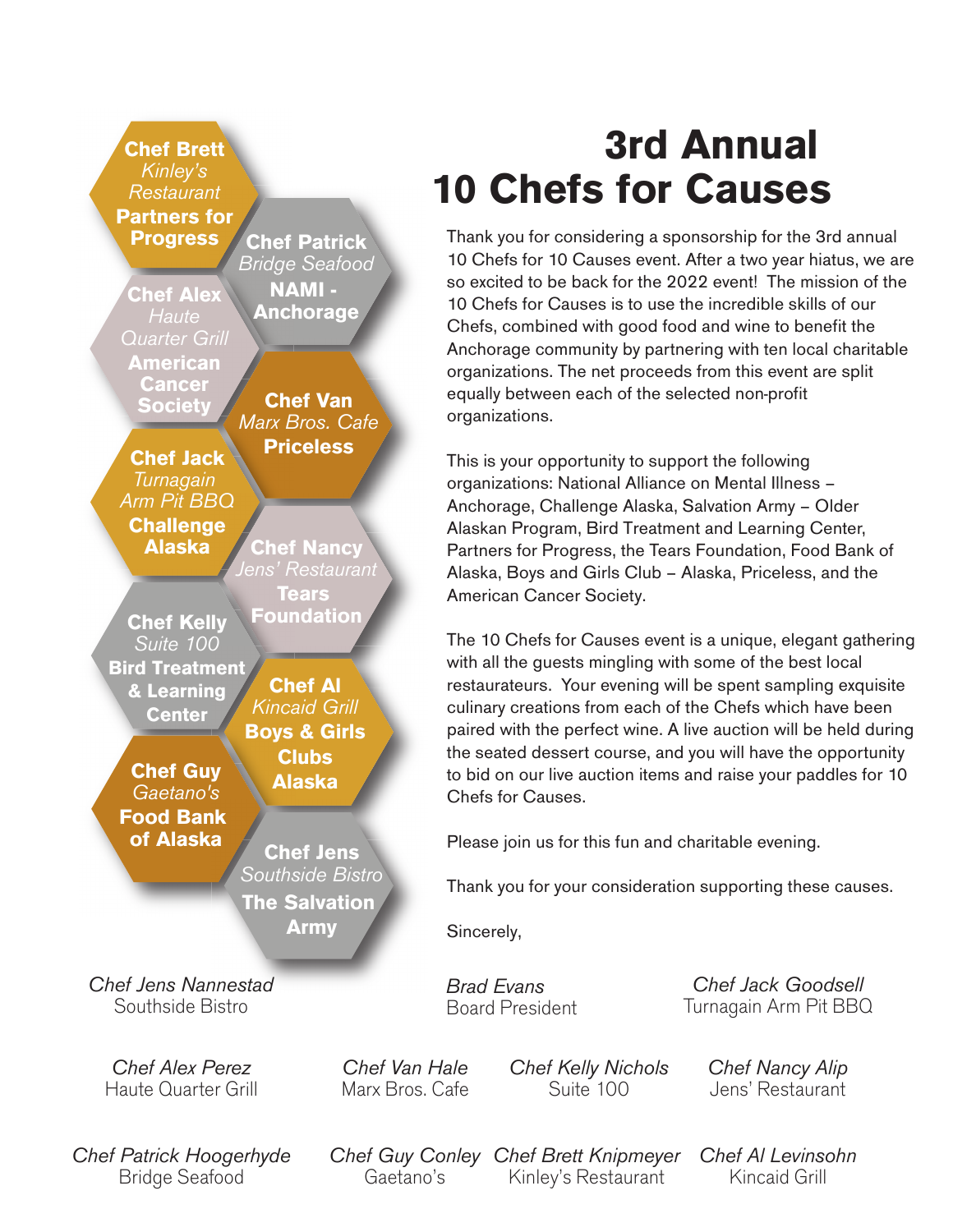# \$10,000

 In a day and age when many seem to be divided on a variety of issues, Anchorage has 10 Chefs who are competitors and friends, and have come together for the betterment of Anchorage. They have brought together 10 unique charities whose services provide a wide range of community welfare activities for Anchorage, and now we are asking you to do the same. Our goal is to get 10 different sponsors to come together and pledge 10 thousand dollars for 10 Chefs for Causes.

**Be part of the 10 for 10 Club!**

- 1 Table of 12 guests at 10 Chefs for Causes Event
	- Pre-registration at event (no line)
	- Executive check in & check out
- Special VIP table placement
- 

CLUB

- VIP wine served at your table during the Live Auction
- Sponsor's logo will be on display at all 10 restaurants as the exclusive 10 for 10 Club
- 
- Full page ad in event program



Recognition as The 10 for 10 with your logo on stage at event



Verbal acknowledgment on stage at event as being a member in the exclusive 10 for 10 club



Sponsor's logo on website as part of the exclusive 10 for 10 club



Sponsor's Logo in slideshow at event as being a member in the exclusive 10 for 10 club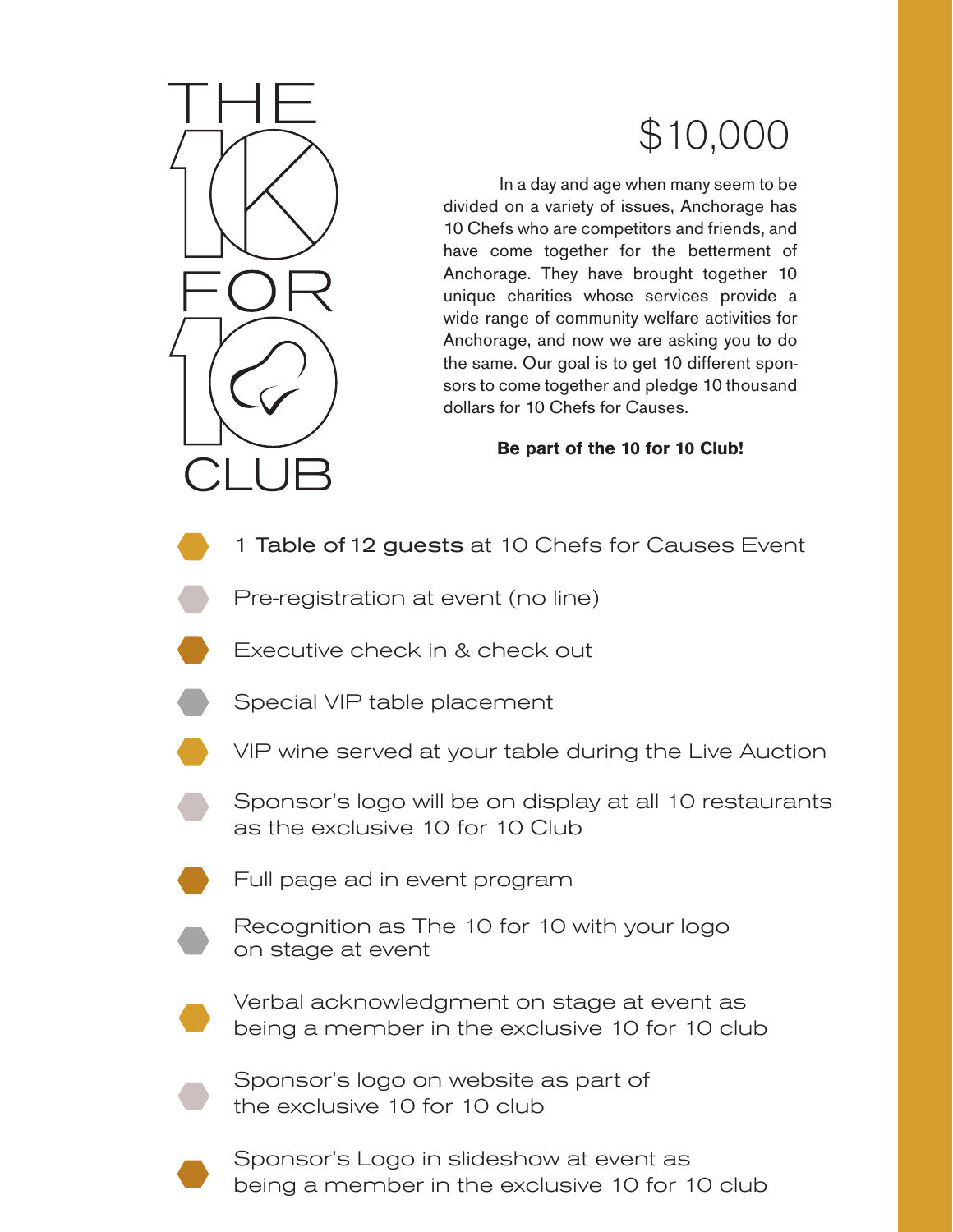# **THE RESTAURATEURS** \$1,500

This is a unique group of philanthropic VIPs who would still like to donate to the cause and be part of this exciting event. Your generosity at making 10 Chefs for Causes is essential!

- 2 Seats to 10 Chefs for Causes Event at The Restaurateurs Table
	- Pre-registration at event (no line)
- 
- Exclusive check in and check out
- 
- Preferential seating for the Live Auction
- Logo on The Restaurateurs page in Event Program

Sponsor's logo or name on website as part of The Restaurateurs



Sponsor's logo or name in slideshow at event as part of The Restaurateurs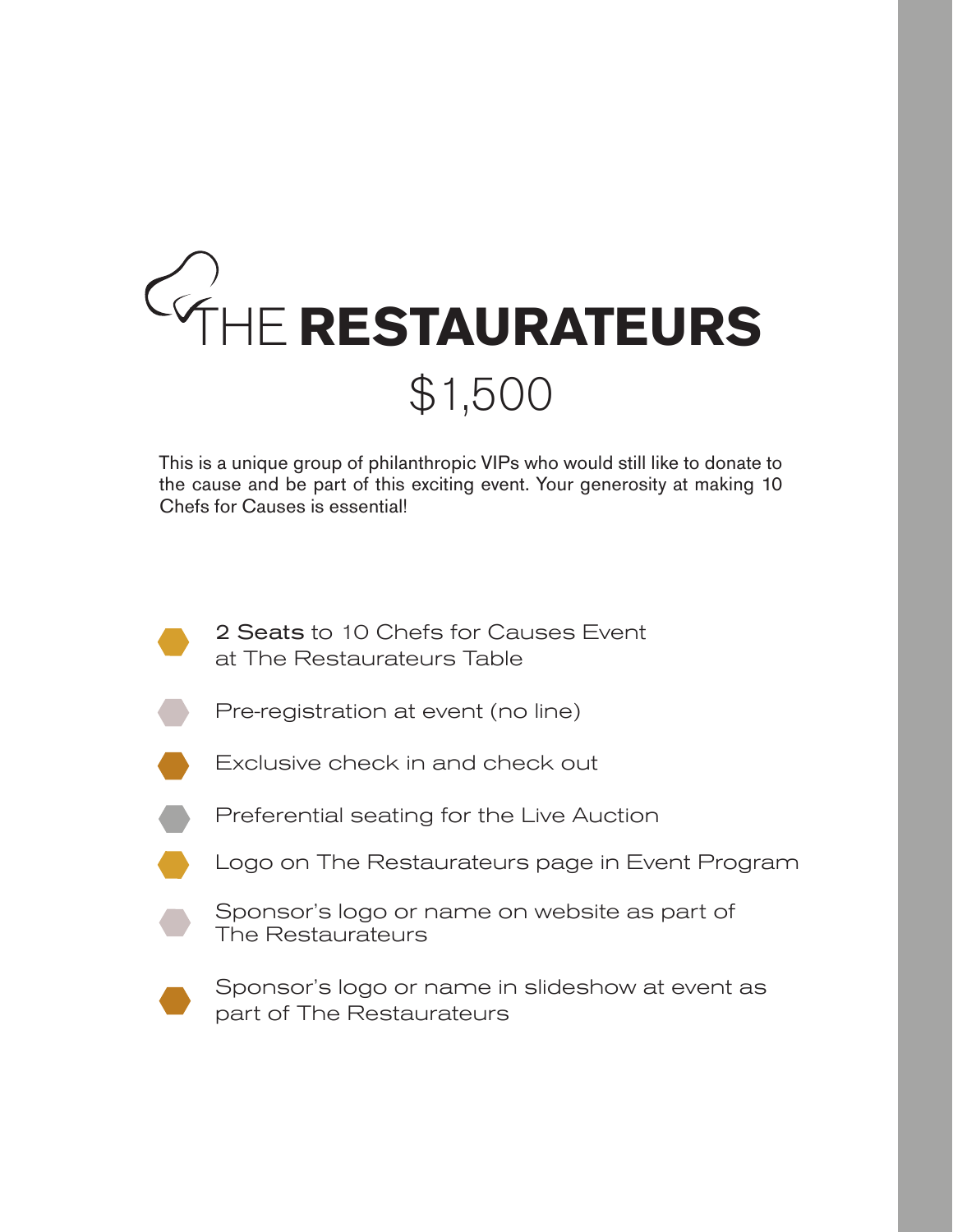





1 Table of 10 guests at the 10 Chefs for Causes Event



Quarter page ad in event program



Sponsor's logo on our website as part of the Sous Chef Sponsors



Sponsor's logo in slideshow at event as part of the Sous Chef Sponsors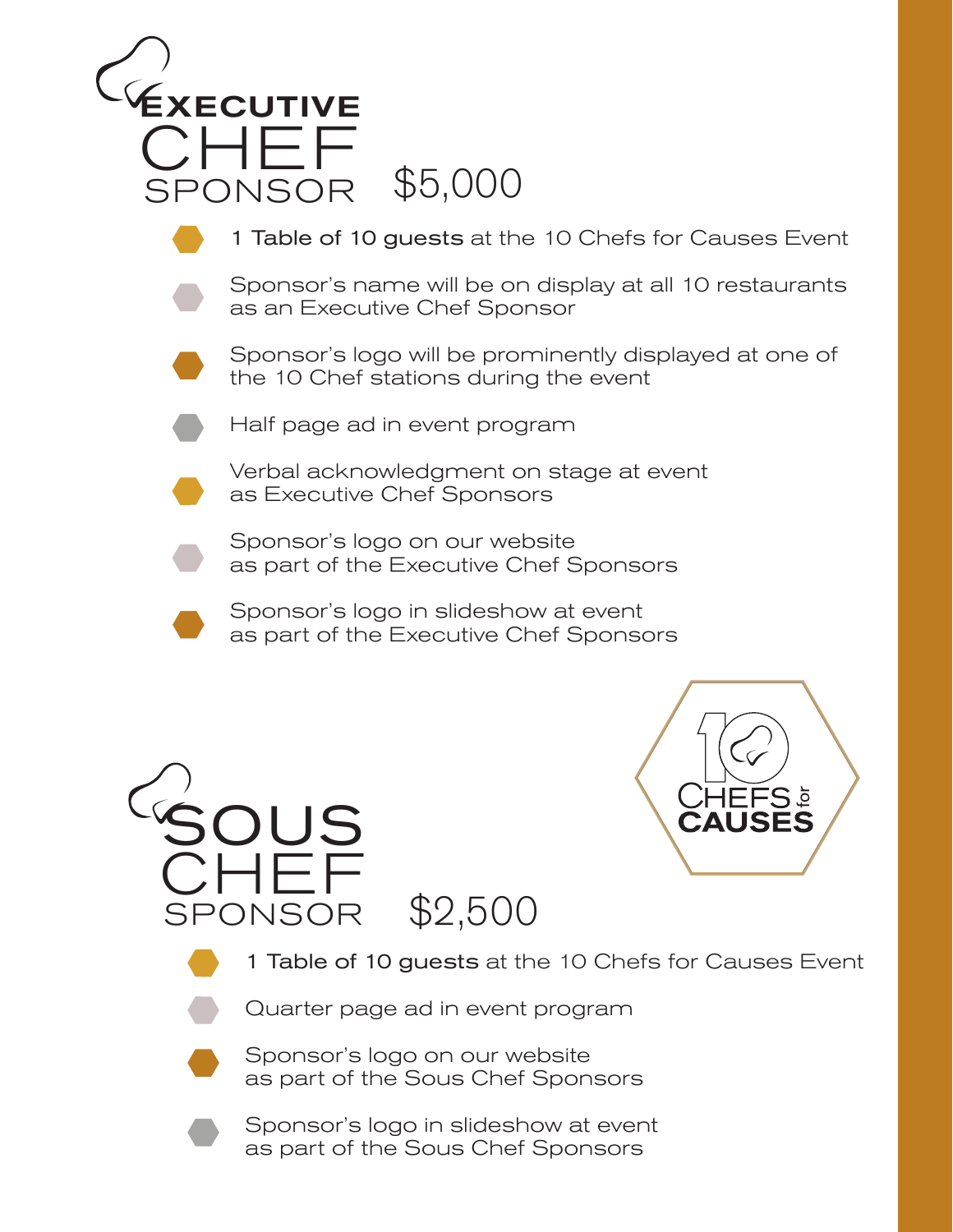

## **Sponsorship Commitment Form**

Yes, I want to make a difference in our community by supporting 10 different charities through one night of sampling creations from 10 award winning Chefs, tasting its paired wine and mingling with Anchorage's finest individuals!

Donation will be tax deductible and funds raised will be used as required under section 501(c)(3) of the Internal Revenue Code, or the corresponding section of any future federal tax code. 10 Chefs Inc. EIN# 82-4993802



#### **Sponsor Information**

| Contact Name |  |
|--------------|--|
|              |  |
| Company Name |  |
|              |  |
|              |  |
|              |  |
|              |  |

#### **Payment Information**

| $\Box$ Check is enclosed and made payable to 10 Chefs Inc.                           |  |  |                                                                                                                                                                                                                                |
|--------------------------------------------------------------------------------------|--|--|--------------------------------------------------------------------------------------------------------------------------------------------------------------------------------------------------------------------------------|
| □ Please charge ____________ to my credit card □ Visa □ Mastercard □ Discover □ Amex |  |  |                                                                                                                                                                                                                                |
|                                                                                      |  |  | zip code ____________                                                                                                                                                                                                          |
|                                                                                      |  |  |                                                                                                                                                                                                                                |
|                                                                                      |  |  | date the control of the control of the control of the control of the control of the control of the control of the control of the control of the control of the control of the control of the control of the control of the con |

Mail or email completed form to: Pick up can also be arranged.

10 Chefs Inc. *c/o* PO Box 110984, Anchorage, AK. 99511-0984 info@10chefsforcauses.org Cheryl Evans 907-301-5474 or Nicki Hale 907-782-7681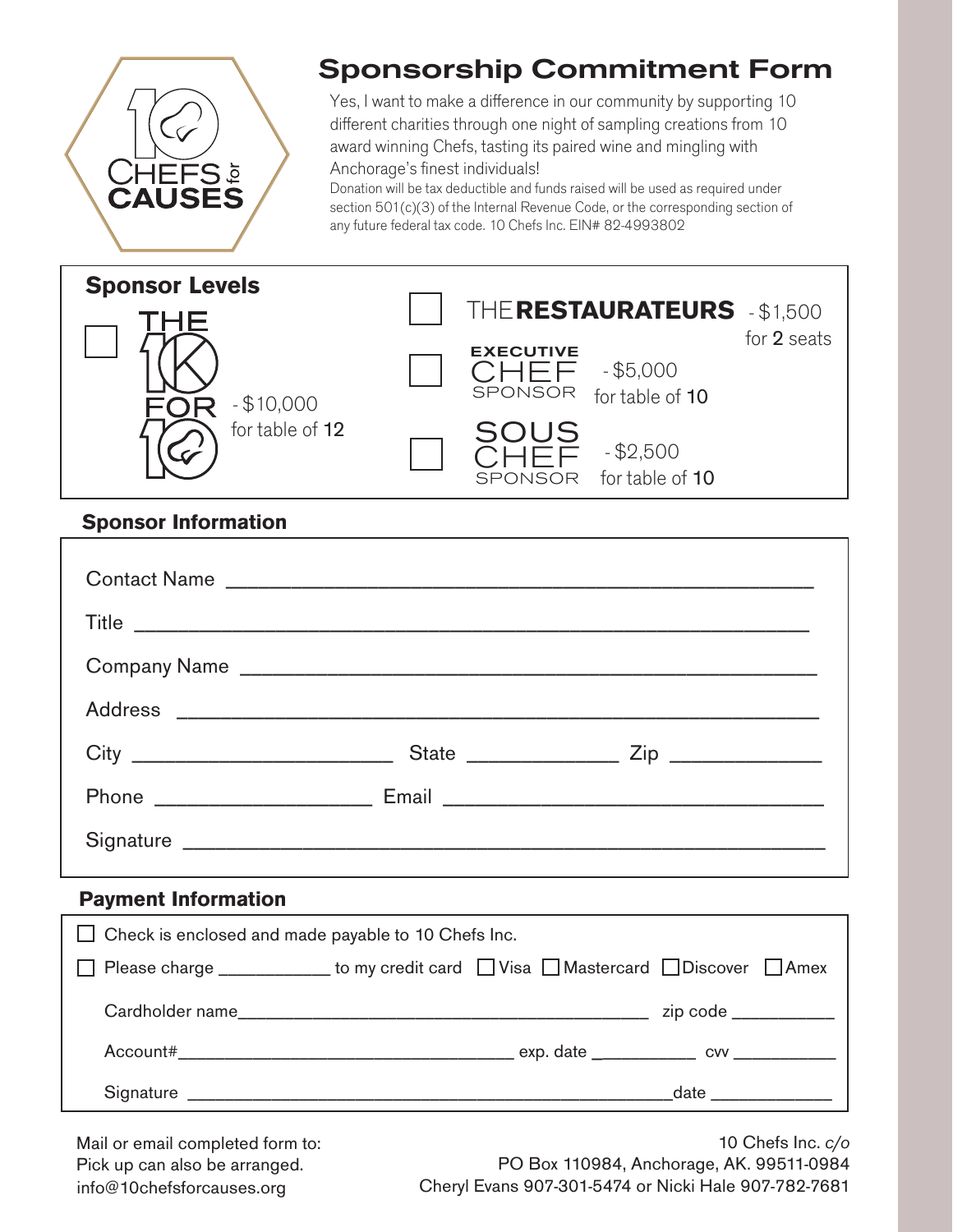

### **Donation Form**

*Showcase your products and services to the Anchorage community!* 

Please submit this form with your gift.

Donating more than one item? Complete a separate form for each item-Thank You!

#### **DONOR INFORMATION**

Donor's Name (as you want it to appear):

| Office #: ____/_____/_____/ Cell #: ____/_____/_____/                                                                                                                    |                                                                                                                                                                                                                                                                                                                                                                                                                                       |  |
|--------------------------------------------------------------------------------------------------------------------------------------------------------------------------|---------------------------------------------------------------------------------------------------------------------------------------------------------------------------------------------------------------------------------------------------------------------------------------------------------------------------------------------------------------------------------------------------------------------------------------|--|
|                                                                                                                                                                          |                                                                                                                                                                                                                                                                                                                                                                                                                                       |  |
|                                                                                                                                                                          | <b>ITEM OR SERVICE DESCRIPTION</b>                                                                                                                                                                                                                                                                                                                                                                                                    |  |
| Description of donated item or service:                                                                                                                                  |                                                                                                                                                                                                                                                                                                                                                                                                                                       |  |
|                                                                                                                                                                          |                                                                                                                                                                                                                                                                                                                                                                                                                                       |  |
|                                                                                                                                                                          |                                                                                                                                                                                                                                                                                                                                                                                                                                       |  |
| Restrictions, if any:                                                                                                                                                    |                                                                                                                                                                                                                                                                                                                                                                                                                                       |  |
| Please feel free to attach or include any additional information about this item/service. You can also<br>return your form.                                              | include brochures, business cards or other promotional materials to include next to your item when you                                                                                                                                                                                                                                                                                                                                |  |
|                                                                                                                                                                          | <b>ITEM VALUE \$</b> ____________________                                                                                                                                                                                                                                                                                                                                                                                             |  |
|                                                                                                                                                                          | <b>DELIVERY OF DONATION</b>                                                                                                                                                                                                                                                                                                                                                                                                           |  |
| $\_\_\_\$ I will e-mail the donation. Please email to info@10chefsforcauses.org. <b>Include this form.</b><br>__ I will drop-off the donation. Please call for location. | I will mail the donation. Please mail to PO Box 110984, Anchorage, AK 99511. Include this form.<br>__ Please have a volunteer pick up the donation. You will be contacted to arrange a pick-up date & time.                                                                                                                                                                                                                           |  |
|                                                                                                                                                                          | <b>SIGN &amp; AGREE</b>                                                                                                                                                                                                                                                                                                                                                                                                               |  |
| Chefs Inc., unless other arrangements were made previous to the event.                                                                                                   | Thank you for supporting 10 Chefs for Causes and in return supporting the Anchorage community. We<br>will provide you with a tax-deductible donation form. Donations will be tax deductible and funds raised will<br>be used as required under section 501(c)(3) of the Internal Revenue Code, or the corresponding section<br>of any future federal tax code. 10 Chefs Inc. EIN# 82-4993802. All donations become the property of 10 |  |
|                                                                                                                                                                          | Date: <u>__________________</u>                                                                                                                                                                                                                                                                                                                                                                                                       |  |
| Questions? Contact Email info@10chefsforcauses.org or call Cheryl Evans @ 907-301-5474<br>or Nicki Hale @ 907-782-7681                                                   |                                                                                                                                                                                                                                                                                                                                                                                                                                       |  |
|                                                                                                                                                                          |                                                                                                                                                                                                                                                                                                                                                                                                                                       |  |
| Auction Volunteer: ________________________________ Item # __________                                                                                                    |                                                                                                                                                                                                                                                                                                                                                                                                                                       |  |